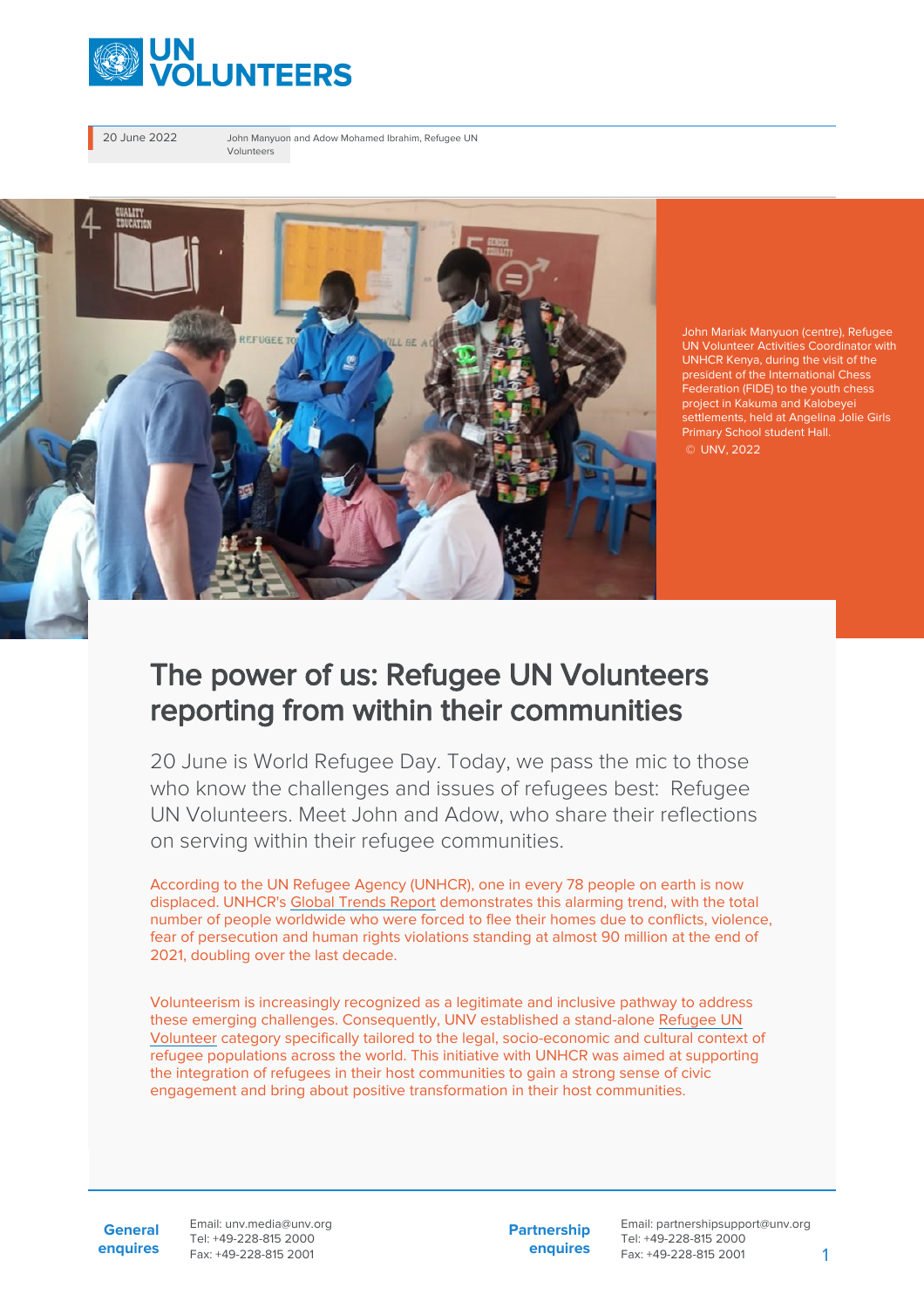

Today, we share two stories of Refugee UN Volunteers serving in their communities.

"We should never allow statelessness to constrain anybody's ambitions and dreams."

My name is John Mariak Manyuon and I am a South Sudanese refugee. I have been living in Kakuma refugee camp, Kenya, for almost 25 years now since I moved from my home country, Sudan, before South Sudan became independent.

While in Kenya, I managed to acquire education and graduated from Masinde Muliro University with a Bachelor of Business Administration, through a scholarship supported by the Government of Germany. The scholarship was facilitated by UNHCR and implemented by [Windle International Kenya](https://windle.org/).

I am currently serving as Refugee UN Volunteer Activities Coordinator with UNHCR Kenya. My assignment entails supporting youth activities both in Kakuma refugee camps and the Kalobeyei settlement in Kenya. My role includes monitoring youth activities in the refugee camps to identify the gaps and opportunities for programmes targeting refugee populations.

To achieve this, I regularly conduct focus groups discussions with refugee youth populations to discuss their challenges and raise awareness of harmful practices and social ills in the community, such as drug and substance abuse, child marriage, forced marriage and early pregnancy. In turn, I advocate for positive social behaviours such as sporting and healthy living.

One of my greatest achievements has been the establishment of refugee football leagues (for both, girls and boys) in Kakuma camp that are now part of the regional and national football leagues of Kenya. I believe that my contribution has also promoted peaceful coexistence and social cohesion among and between the refugee youth and those in the host community.

As a UN Volunteer working for the rights and wellbeing of refugees, I strongly believe that refugees should be given similar education and employment opportunities as any other segments of our societies. We should never allow statelessness to constrain anybody's ambitions and dreams. It is also essential to involve refugees in decision-making processes within local communities where they live, as they can be positive agents of change whenever given the right opportunities. --John Mariak Manyuon, Refugee UN Volunteer from South Sudan, serving with UNHCR in Kenya

**General enquires** Email: unv.media@unv.org Tel: +49-228-815 2000 Fax: +49-228-815 2001

**Partnership enquires**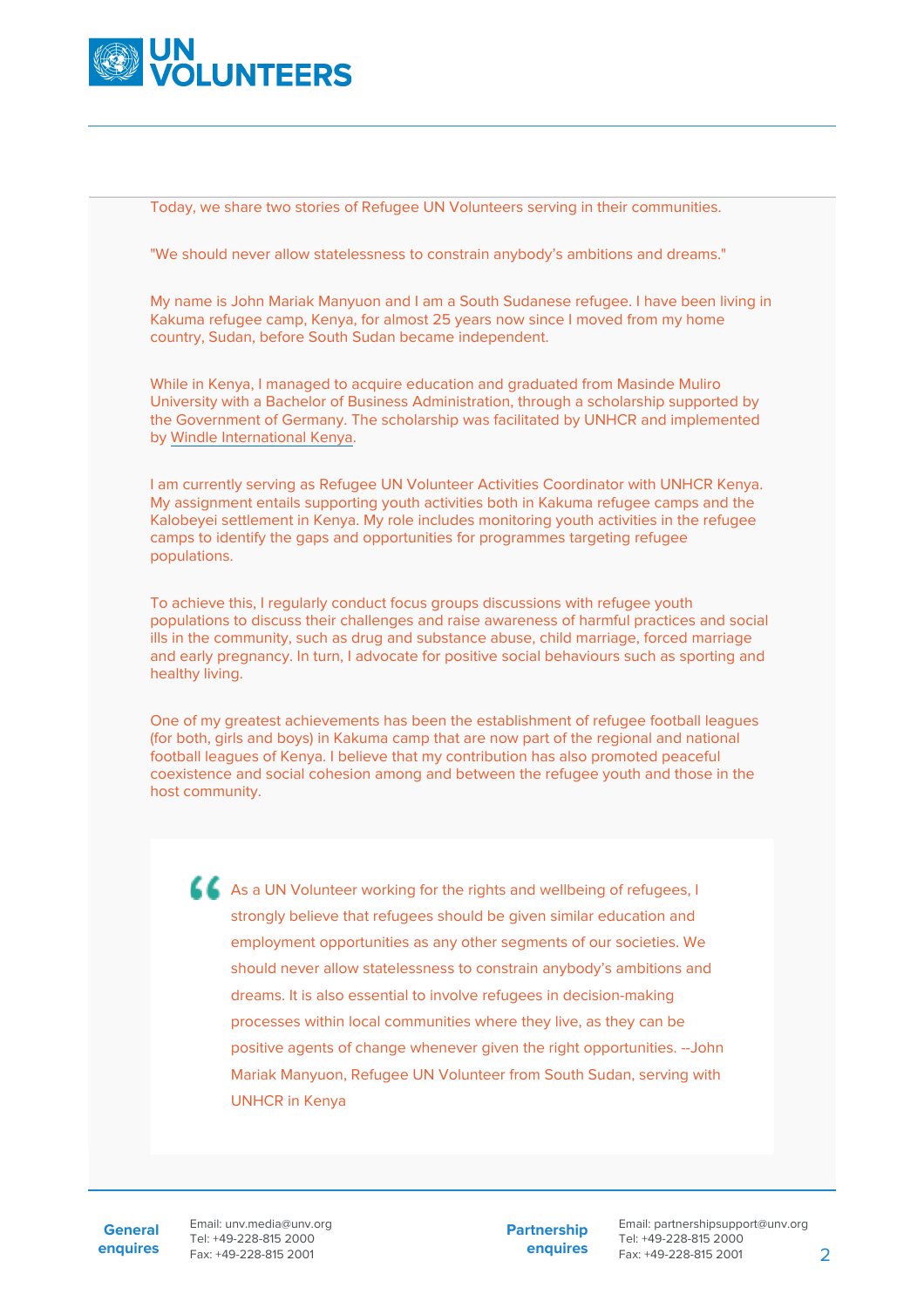

"We should always strive to ensure those who are forcibly displaced are fully protected and safe."

My name is Adow Mohamed Ibrahim. I come from Somalia and currently live in the Dadaab refugee camp in Kenya. I am serving with UNHCR Kenya as Refugee UN Volunteer Youth Community Assistant. I hold a diploma in Secondary Education and Bachelor's degree in Community Health from Moi University in Kenya. My volunteering and academic qualifications have motivated me to serve as Refugee UN Volunteer.

Volunteering has always been an admirable vocation to me. Through most of my life, I have served as volunteer in several communal projects and programmes, mainly contributing to the establishment of youth leadership structures in various roles. In my current role, I participate in mobilizations of community members for key activities such as hygiene, health education, Covid-19 prevention and peace promotion.

Through closely collaborating with refugee youth populations and with the support of UNHCR colleagues, we have established youth leadership structures that are currently fully engaged in routine planning and undertaking voluntary activities in the Dadaab refugee camp. These activities include health awareness and clean-up campaigns, COVID-19 prevention messaging, community empowerment forums and home visits to address emerging issues such as human trafficking, school dropouts and early and forced marriages.

In my volunteering experience as a refugee, I have been able to interact with refugee populations, identify their needs and take actions to help address them. Through volunteering, I have gained necessary experience and skills to promote peace and development in a refugee setting. --Adow Mohamed Ibrahim, Refugee UN Volunteer from Somalia, serving with UNHCR in Kenya

As Nelson Mandela once said, "Sometimes it falls upon a generation to be great, and we can be that generation". The only way we can be a great generation is by ensuring we leave no one behind and work together to build truly inclusive societies. We should therefore never have people forcefully displaced from their homes, and if we do, we should always strive to ensure they are fully protected and safe.

Learn more here: [Refugee UN Volunteer](https://toolkit.unv.org/sites/default/files/2020-10/Conditions%20of%20Service%20for%20Refugee%20UN%20Volunteer.pdf) category.

**General enquires** Email: unv.media@unv.org Tel: +49-228-815 2000 Fax: +49-228-815 2001

**Partnership enquires**